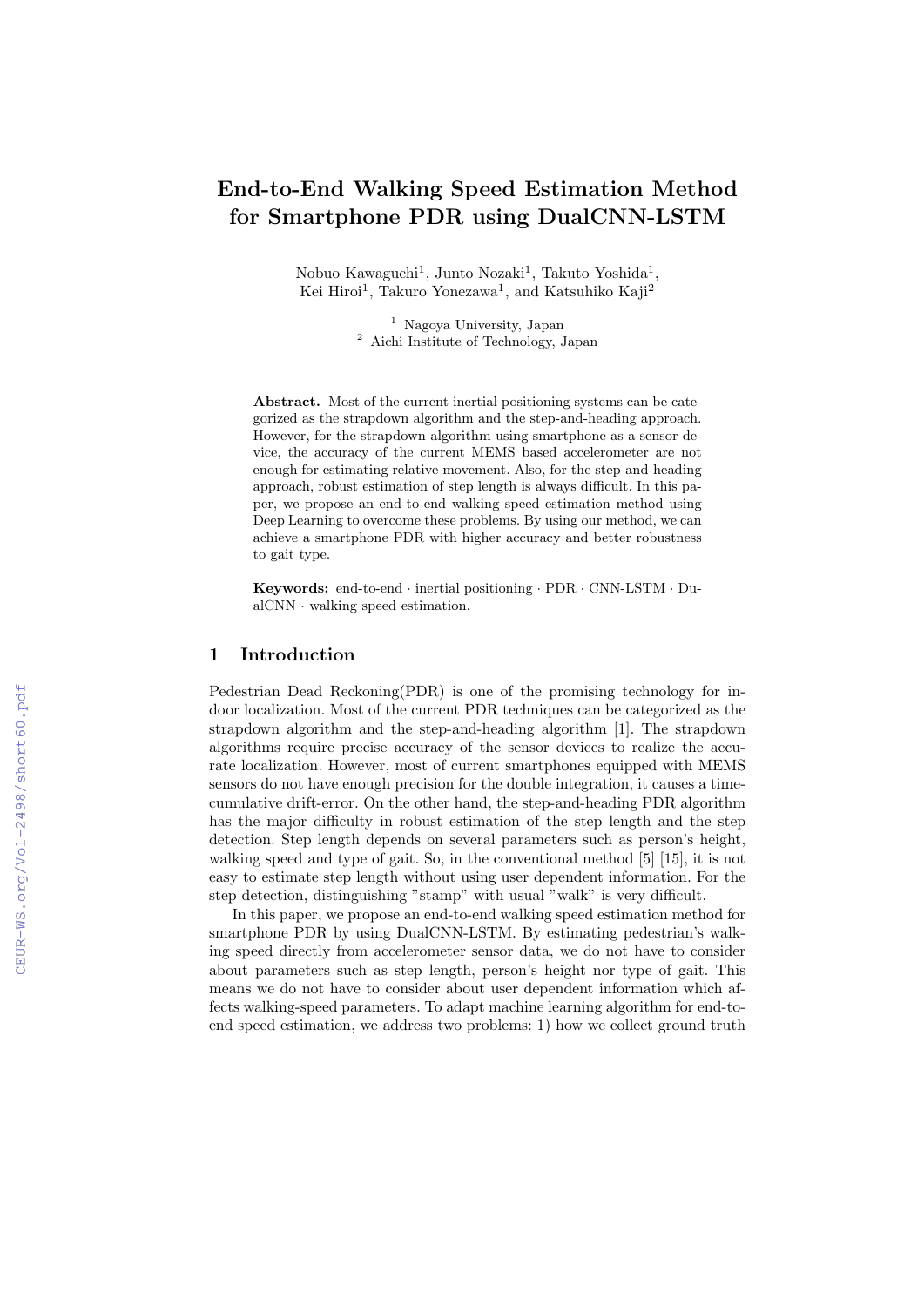#### 2 N. Kawaguchi et al.

data of pedestrian's speed and trajectory for training data, and 2) how we design neural network for achieving high accuracy. To collect data for training, we leverage Google Tango [6] for recognizing trajectory, and we calculate pedestrian's speed data by using matrix manipulation with Karman filter. To achieve integration of step-detection and step-length estimation as speed estimation with machine learning technique, we employ LSTM(Long Short Term Memory) [14] with convolutional neural network called CNN-LSTM [12]. Additionally, we extend CNN-LSTM with the fusion of short term convolutional features and long term convolutional features. So we call our network as DualCNN-LSTM. Through our experiments, we confirmed that our method achieves higher precision such as 6.51% error rate compared to 17.55% of existing method .

# **2 Related Work**

There are large amount of study which handles pedestrian localization systems [1]. One of the successful PDR is based on ZUPT(Zero Velocity Updates) [2] method which use fixed sensors on the foot [17]. But this method cannot utilize smartphone because it requires to fix the sensors on the foot. Most of smartphone PDR researches use step-and-heading algorithm. For the step detection, Alzantot [5] utilize finite automaton with peak detection. Also, there are several PDR competitions [15] which collects several algorithms to evaluate them under the same condition. In addition, there is a step-length estimation method which utilize stacked autoencoders [11]. These works challenged to increase accuracy of PDR. however, still not achieved enough accuracy for real-world deployment.

In addition, recent advancement of deep learning technology enables end-toend machine learning on different domains [3] [4]. We obtain various technical hints from these researches. One of the most famous end-to-end machine learning system is "Deep Speech" [18] which enables end-to-end speech recognition. By utilizing fully connected layer and bi-directional Recurrent Neural Network, they enabled learning from unaligned transcribed audio dataset.

# **3 End-to-end Walking Speed Estimation for PDR**

## **3.1 Objective**

Our long-term objective is to establish a method for end-to-end PDR which inputs accelerometer and gyro sensor data and outputs relative position movement. However, this paper focuses to estimate pedestrian's speed by end-to-end manner, and calculating trajectory with the speed and heading data. Thus, we propose speed-and-heading PDR algorithm. To best of our knowledge, recognizing heading can be achieved with high accuracy. Compared with heading, current PDR methods' inaccuracy is caused by failing estimation of step length and step counts. So we divide the problem into simpler components - one is the end-to-end horizontal walking speed estimation, and the other is the horizontal heading estimation. This method is different from conventional step-and-heading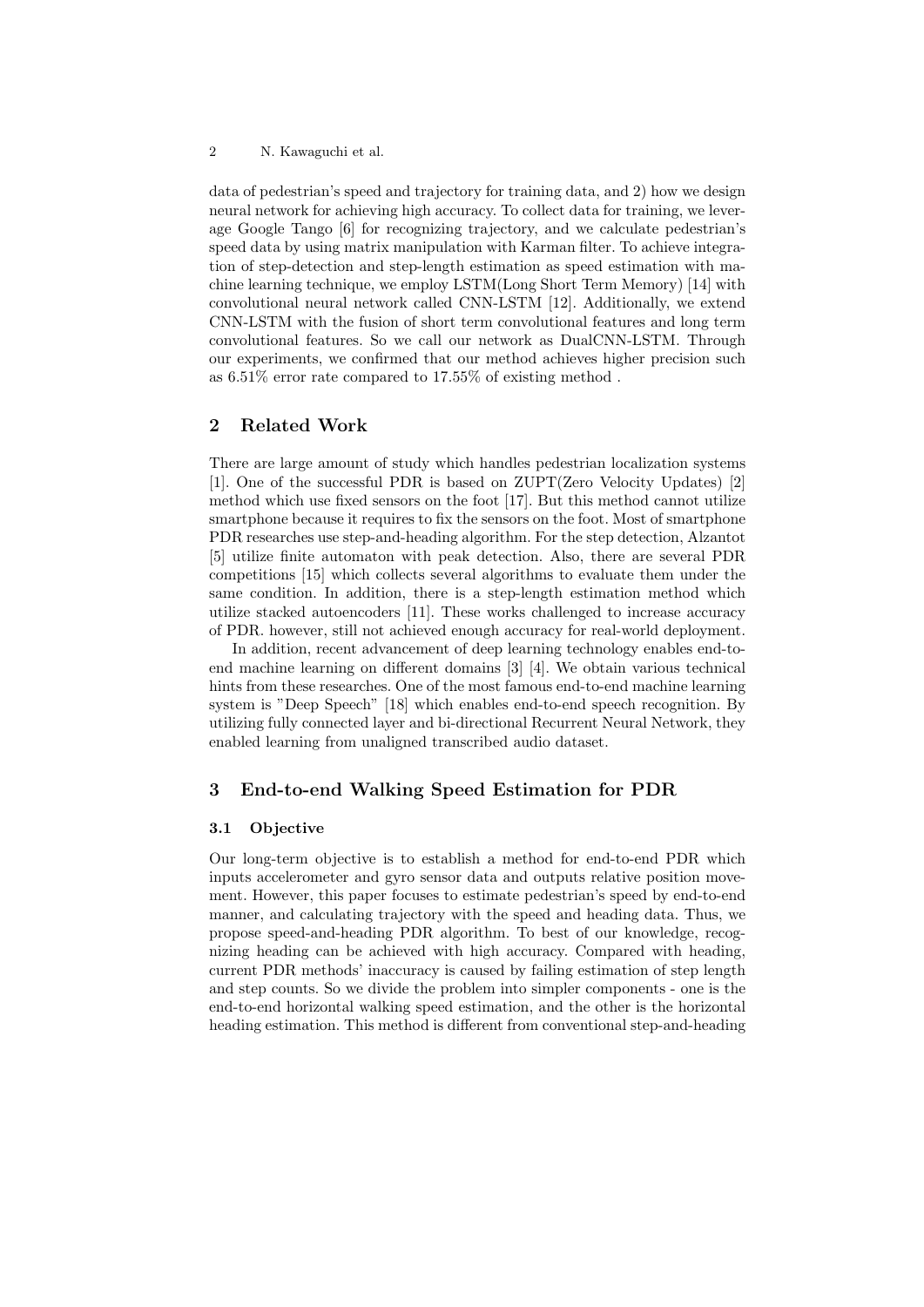approach because we don't have to estimate the step count and the step length. Our end-to-end walking speed estimation method inputs accelerometer sensor data and directly outputs terminal movement speed.

To achieve the objective, we address two problems to be solved for end-toend speed estimation. First problem is how we prepare training data for end-toend speed estimation. To adapt machine learning for speed estimation, we need to collect dataset which includes pedestrian's (i.e., smartphone's) trajectory, accelerometer data, gyro sensor data, and speed. It is difficult to get these data from smartphone directly, so that we leverage Google Tango and analyze it's data for preparing speed as ground truth. Second problem is how we model neural network for estimating speed. We surveyed different methods of deep neural network for activity recognition area. Through the survey and our initial experiments with different models of networks, we decided to extend CNN-LSTM for end-to-end speed estimation (see Fig.1).

#### **3.2 PDR Data Collection for End-to-End Speed Estimation**

End-to-end machine learning of PDR requires ground truth data of the precise terminal location with sensor inputs. In this paper, we employ Google Tango enabled smartphone (Lenovo PHAB2 Pro) with original location data logger software and HASC Logger [7] . Google Tango utilizes vision tracking called "VSLAM" with sensor fusion technology. By using Google Tango, we can obtain 3D trajectory of terminal position. The location measurement error of Google Tango in our pre-experiment is less than 30cm, and also in the evaluation literature[3]. So we use Google Tango tracking data as a ground truth data of the terminal location. We have collected 79 different routes by 5 subject who is equipped with 3 smartphones simultaneously. In our data collection, subjects are ordered to perform different type of gaits such as fast walk, normal walk, slow walk, and stamp. Details of the collected PDR dataset is shown in Table 1.

Based on the collected data, we have to estimate pedestrian's speed. In this paper, we focus two-dimensional trajectory. However, speed vector which is calculated from Tango's location data cannot be used directly because Tango exports data which includes 3 dimensional data. Therefore, we applied Karman filter based method [16] to estimate and remove data of gravity direction with considering noise reduction [8]. We calculate 2 dimensional moving vector by using gravity direction vector *g* which is estimated from Karman filter as following:  $v_h = v - \frac{g \cdot v}{|v|^2}$  $\frac{g}{|g|^2}v$ . We use composition of calculated speed vector as ground truth

data for speed estimation in the following section. Fig. 2 shows the overview of the process of extracting horizontal speed.

## **3.3 DualCNN-LSTM**

To model the walking speed, we employ CNN-LSTM [12] which is successfully used for activity recognition and other temporal signal processing methods. Additionally, we use fusion layer to capture short and long term features of walking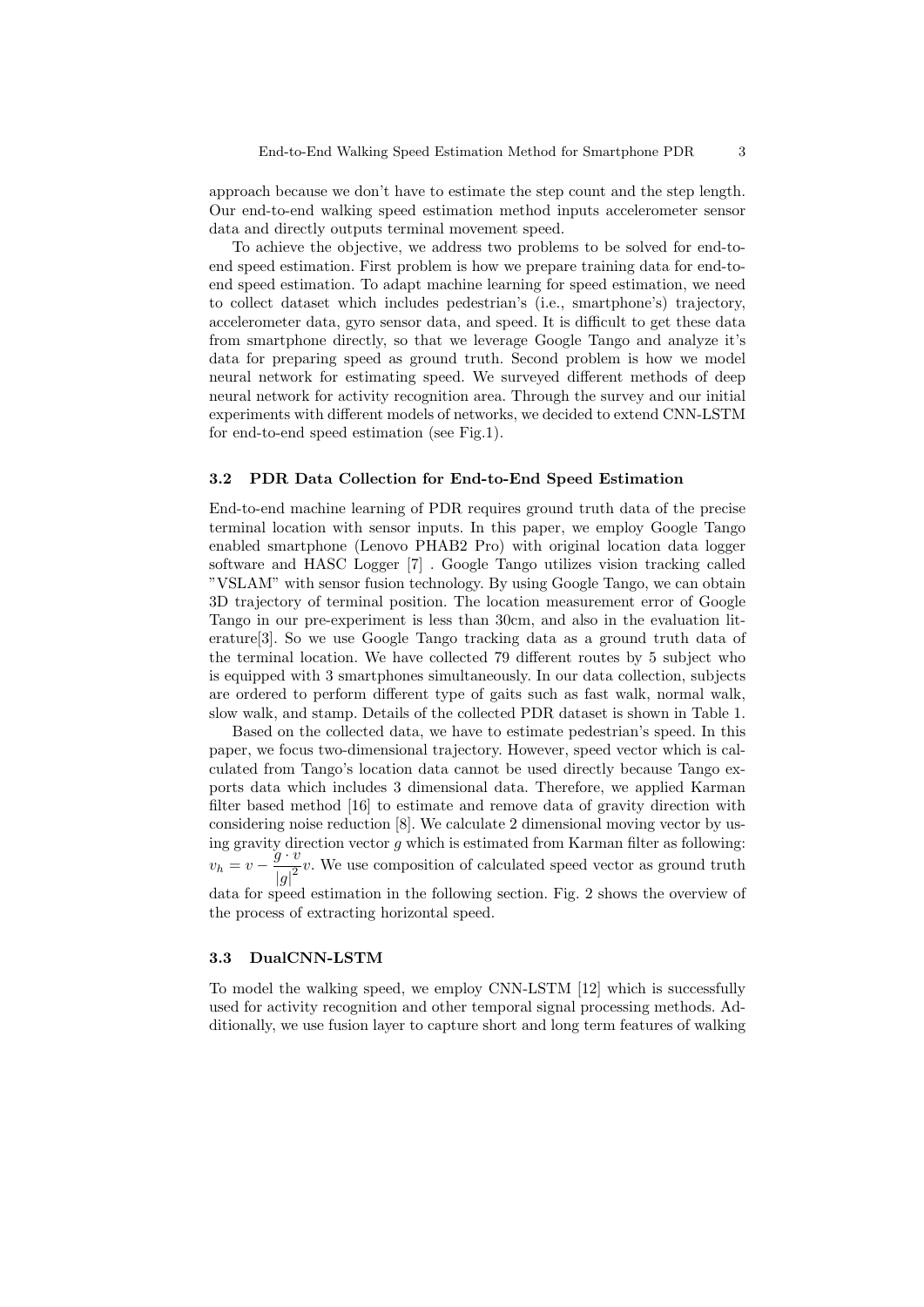4 N. Kawaguchi et al.

| Number of Subjects                                             | $5 \text{ subjects } (20) \text{'s male}$   |
|----------------------------------------------------------------|---------------------------------------------|
| Terminal Position                                              | Hand, Left/Right Waist Pocket (3 positions) |
| Type of Gait                                                   | walk(fast, normal, slow, stamp), still      |
| Total Routes                                                   | $ 79 \text{ routes} (234 \text{ files})$    |
| Average walking time $ 92.9 \text{ sec.}, SD: 55.1 \text{sec}$ |                                             |
| Average route length $52.9m$ , SD:35.5m                        |                                             |

**Table 1.** Collected PDR Dataset



**Fig. 1.** DualCNN-LSTM network model for End-to-End Walking Speed Estimation

activities from the idea of local and global feature extraction [13]. Detail of the structure and tensor sizes of DualCNN-LSTM network is shown in Fig. 1. We utilize dropout( $p=0.5$ ), and ReLU for activation function.

Fig. 3 shows the data flow of the sensor data input and the estimated horizontal speed output of DualCNN-LSTM. For each 100Hz sampling timing, we input 200 samples (2.0sec) into convolutional layer of the DualCNN-LSTM network. Inside of the network, short term feature and long term feature are extracted and combined into LSTM. We use PyTorch as a deep learning platform.

## **4 Evaluation**

We have evaluated our proposed method with conventional automaton based speed estimation method [8]. For the evaluation dataset, we use our collected PDR dataset and large indoor pedestrian sensing corpus HASC-IPSC [10]. HASC-IPSC is a corpus for indoor localization but not for real-time location estimation. So HASC-IPSC only contains 3D routes without time-stamp. Table 2 shows the detail of HASC-IPSC.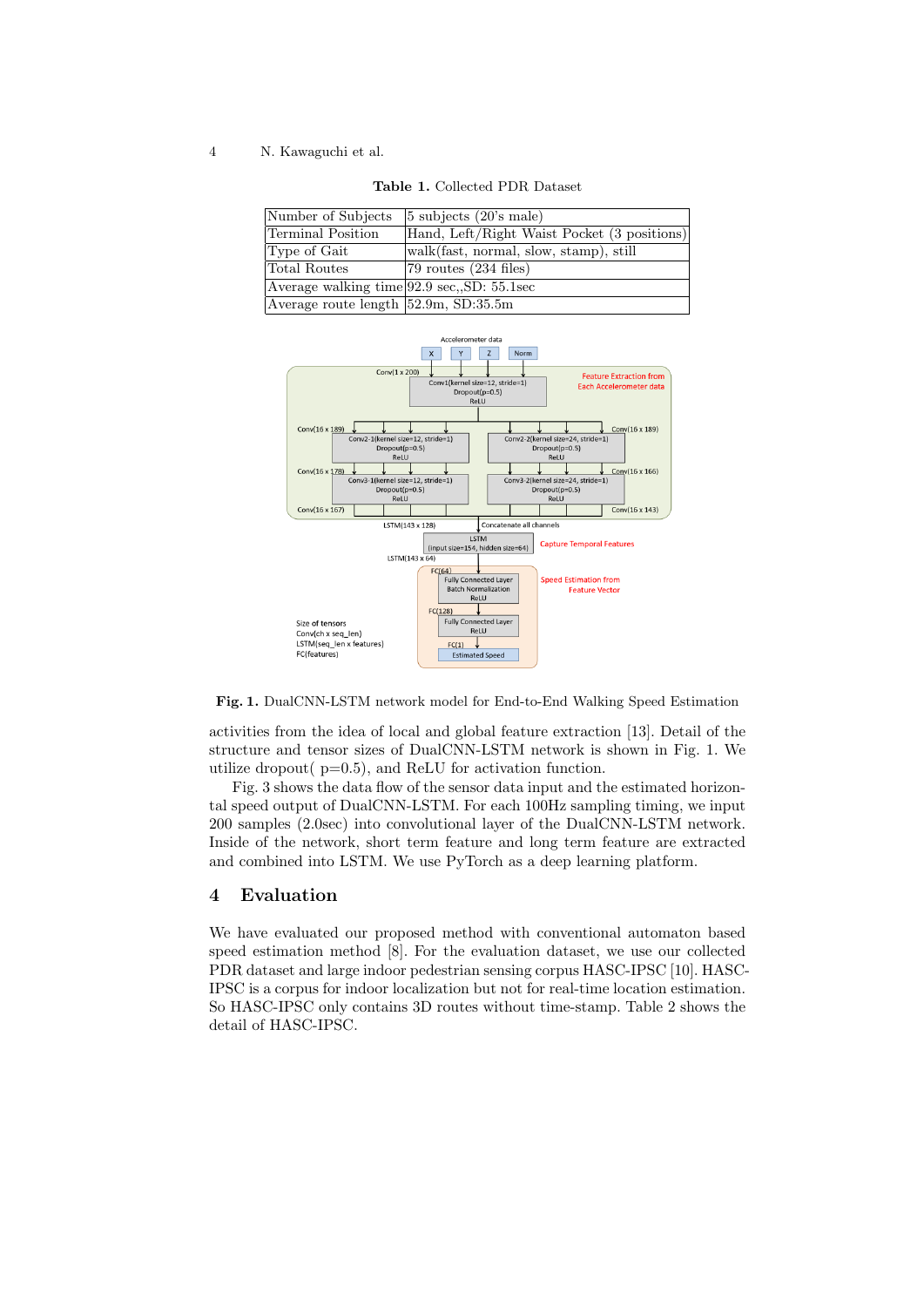

**Fig. 2.** Sensor data input and estimated speed output of DualCNN-LSTM **Fig. 3.** Extracting horisontal speed input





**Fig. 4.** Step detection finite state automa-**Fig. 5.** State transition example of automaton [8] ton based method.

#### **4.1 Conventional Automaton based step detection [8]**

For the comparison, we use conventional state-machine based PDR. Step detection finite state automaton is shown in Fig. 4. State transition of automaton by norm is depicted in Fig. 5. Parameter set for the automaton is shown in table 3.

For the input of the state machine, we use 100Hz resampled 3 axis accelerometer sensor data and norm. We suppress the high-frequency noise of the sensor data by low-pass filter using FFT (higher than 8Hz for pocket, and others for 10Hz). Additionally, we limit the least time span of steps to be more than 0.5sec to avoid error detection. For the walking speed estimation, we use step length as person's stature  $\times$  0.46.

**Table 2.** HASC-IPSC [10] DATASET

| Subjects    | $ 100 \text{ subjects} $          |
|-------------|-----------------------------------|
| Position    | Back of waist, shirt pocket, bag  |
| Sensors     | Accelerometer, Gyro, Pressure     |
|             | Magetometer, WiFi                 |
| <b>Gait</b> | walk, still                       |
| Routes      | 452 (116 different routes)        |
|             | Ave. time 110.1 sec, SD: 36.0 sec |

**Table 3.** Parameter of Step-Detection Automaton

|                                                |      |                | Parameter Hand Pocket HASC-IPSC |
|------------------------------------------------|------|----------------|---------------------------------|
| Move                                           | 1.05 | $ 1.05\rangle$ | 1.05                            |
| $\vert \text{Pos Peak} \vert \vert 1.09 \vert$ |      | 11.13          | 1.11                            |
| $Neg$ Peak $ 0.97 $                            |      | $ 0.89\rangle$ | 0.93                            |
| $\sqrt{\text{Step End } 0.98}$ 0.96            |      |                | 0.97                            |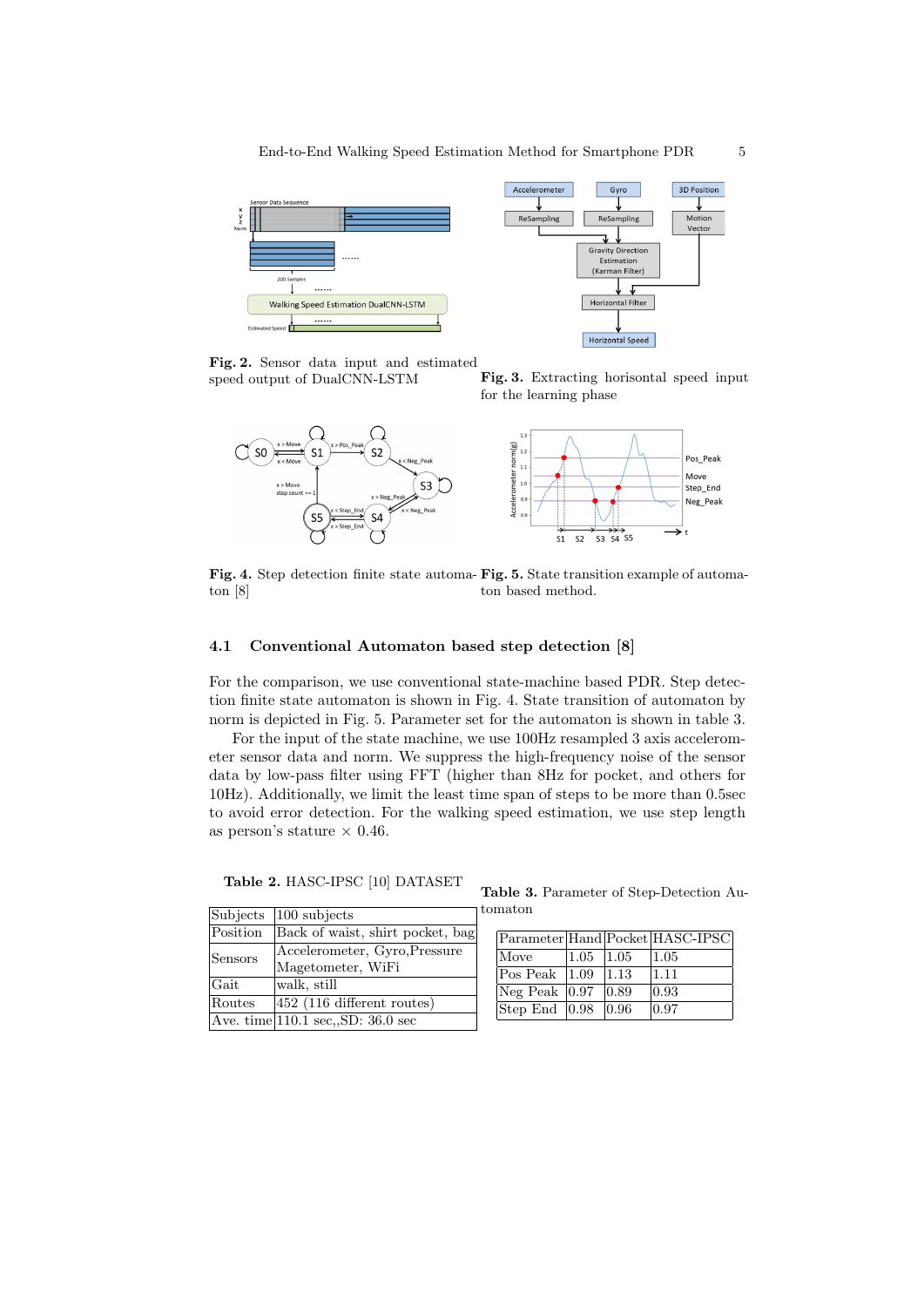6 N. Kawaguchi et al.

## **4.2 Evaluation with PDR dataset**

In this paper, we report the detailed result of our PDR dataset for evaluation. We divide the 5 subjects PDR dataset for 4 subjects for learning, and 1 subject for test, which results 198 learning files and 36 test files. For the evaluation metrics, we employ the following metrics called PIEM(Path Independent Evaluation Metrics) [9] - Average moving distance error (AMDE), Moving distance error rate for each meter (MDEM), and Moving distance error rate for each second (MDES).

For AMDE, we calculate total distance error by using estimated walking speed and elapsed time. For MDEM and MDES, we first create a scatter plot from moving distance error and ground truth distance, or elapsed time. Then we obtain the error rate from the slope of the line regressed by the least square estimate method. Result of the evaluation with our PDR dataset is shown in Table 4. All results of DualCNN-LSTM show better performance than Automaton based method. Effect of the type of gait is shown in Table 5. Automaton based method cannot handle the "stamp", so it increases estimation error. Fig. 6 and Fig. 7 show examples of the speed estimation results of conventional automaton based method and DualCNN-LSTM. Fig. 8 and Fig. 9 show the results of estimated moving paths with ground truth. To plot the moving path, we integrate estimated walking speed with moving direction which is calculated from horizontal angular velocity. Fig. 6 and Fig.8 is for "walk", and Fig. 7 and Fig.9 is for "stamp". Automaton based method cannot clearly distinguish the "stamp" with "walk", so it sometimes outputs incorrect speed in "stamp" (like in Fig. 7).

| Terminal                        |                              |                | Automaton               |                                                     |                                         |                |                   |  |  |
|---------------------------------|------------------------------|----------------|-------------------------|-----------------------------------------------------|-----------------------------------------|----------------|-------------------|--|--|
| Position                        | Metric                       | Proposed       | based                   | <b>Table 5.</b> Results with different type of gait |                                         |                |                   |  |  |
|                                 | AMDE[m]                      | 3.83           | 16.78                   |                                                     |                                         |                |                   |  |  |
| Overall                         | $MDEM[\%]   6.26$            |                | 17.55                   | Type                                                | Metric                                  | Proposed       | Automaton         |  |  |
|                                 | $MDES[\%]$                   | 4.03           | 18.63                   |                                                     |                                         |                | $_{\text{based}}$ |  |  |
| Hand<br>$L$ -Pocket $ MDEM[\%]$ | AMDE[m]                      | 4.30           | 8.27                    | Walk                                                | AMDE[m]                                 | $ 3.92\rangle$ | 10.50             |  |  |
|                                 | $MDEM[\%]$ 6.24              |                | 15.86                   |                                                     | MDEM[%] 6.10                            |                | 15.92             |  |  |
|                                 | $MDES[\%]$                   | 4.92           | 18.32<br>23.41<br>20.09 |                                                     | $MDES[\%]$                              | 5.66           | 16.53             |  |  |
|                                 |                              | 2.64           |                         |                                                     | AMDE $[m]$ 3.66                         |                | 29.35             |  |  |
|                                 | AMDE[m]                      |                |                         |                                                     | $ \text{Stamp}  \text{MDEM}[\%]  82.31$ |                | 518.24            |  |  |
|                                 |                              | $ 4.62\rangle$ |                         |                                                     | $MDES[\%]$                              | 2.97           | 19.99             |  |  |
|                                 | $MDES[\%]$                   | 2.53           | 26.69                   |                                                     |                                         |                |                   |  |  |
|                                 | AMDE[m]                      | 4.55           | 18.77                   |                                                     |                                         |                |                   |  |  |
|                                 | $R$ -Pocket MDEM $[\%]$ 7.92 |                | 16.70                   |                                                     |                                         |                |                   |  |  |
|                                 | MDES[%]8 4.64                |                | 20.86                   |                                                     |                                         |                |                   |  |  |

**Table 4.** Evaluation results with PDR dataset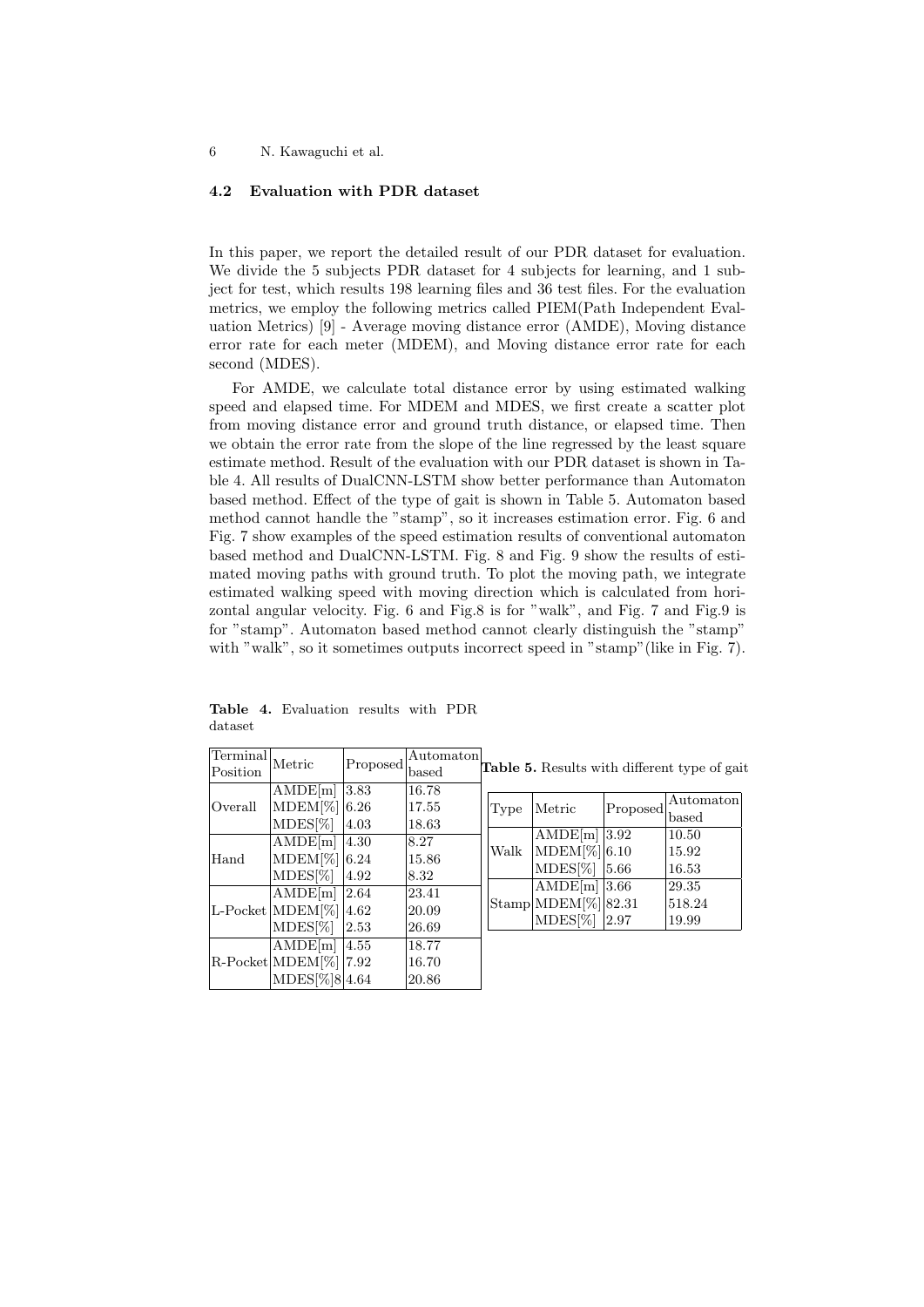

**Fig. 6.** Difference of walking speed estima-**Fig. 7.** Difference of walking speed estimation for "walk". tion for "stamp".



**Fig. 8.** Difference of estimated moving path **Fig. 9.** Difference of estimated moving path plot of PDR "walk". plot of PDR "stamp".

# **5 Conclusion**

We propose an end-to-end pedestrian walking speed estimation method using DualCNN-LSTM. By using Google Tango for collecting the corpus of pedestrian's 3D-location with sensor data, our learning method achieved higher precision such as 6.51% error rate.

**Acknowledgment.** This work is supported by JSPS KAKENHI Grant Number JP17H01762.

## **References**

- 1. R. Harle, "A Survey of Indoor Inertial Positioning Systems for Pedestrians", IEEE Communications surveys & Tutorials, Vol.15, No.3, pp.1281-1293, 2013.
- 2. W. Zhang, X. Li, D. Wei, X. Ji, and H. Yuan, "A foot-mounted PDR system based on IMU/EKF+HMM+ZUPT+ZARU+HDR+compass algorithm", Int. Conf. on Indoor Positioning and Indoor Navigation(IPIN2017), 2017. doi:10.1109/IPIN.2017.8115916
- 3. H. Xu, Y. Gao, F. Yu, and T. Darrell, "End-to-End Learning of Driving Models from Large-Scale Video Datasets, The IEEE Conference on Computer Vision and Pattern Recognition(CVPR), pp.3530-3538, 2017.